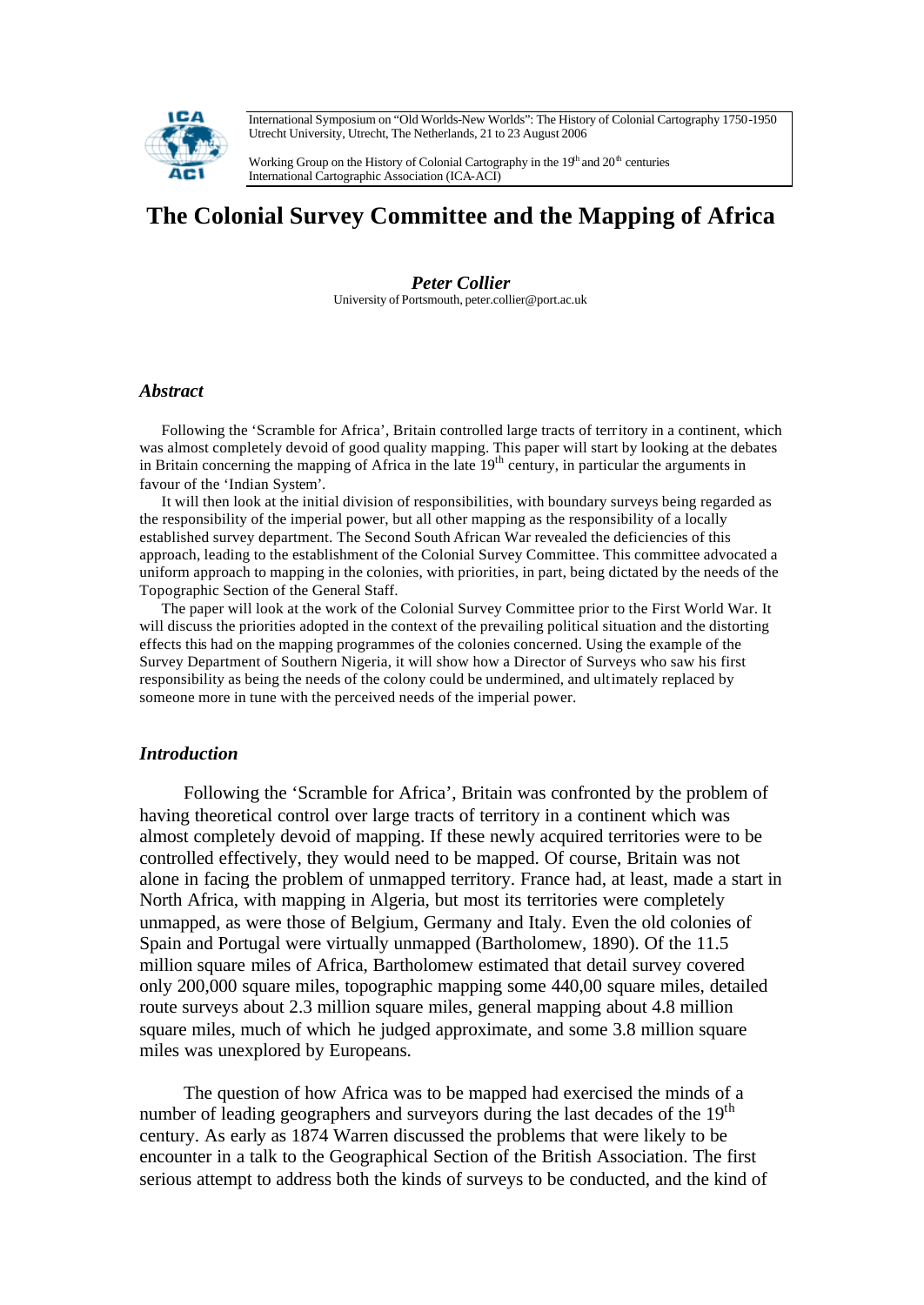personnel needed to conduct those surveys, was that of Holdich (1891). In that paper Holdich recommended the adoption of the "Indian System" for use in Africa. This would involve triangulation by Europeans followed by a 'graphic system of mapping ……by means of chiefly native labour' (Holdich, 1891). He was quite clear that 'native labour' had a major role top play in the mapping of Africa 'indeed, I may express my conviction that it is quite hopeless to attempt to deal with the vast project we are considering on any other basis. Native labour must be the mainstay of the whole project'. He even went further by stating that even 'were European labour available, I should certainly prefer the native in native territory' (Holdich, 1891).

Problems with a lack of mapping had also been identified as a result of the need to carry out boundary surveys between the newly acquired British territories, and those of the other colonial powers. As Holdich (1891) noted, previously Britain had rounded "off her territories with great natural barriers of sea and mountain". All this had now changed, as the British territories in Africa had land boundaries totalling approximately 8,500 miles. British surveyors had been involved in the United States/Canadian boundary surveys, and in some boundary demarcations in the Balkans. The former had mainly required the astronomical determination of the 49<sup>th</sup> parallel (Anderson, 1876), while the latter mainly depended on the correct demarcation of watersheds**.** In both cases, this involved working in areas that were largely explored and inhabited. In Africa, the boundary demarcation parties often had to carry out surveys in areas that had were largely unexplored by Europeans and were frequently either sparsely inhabited or uninhabited. This meant that the surveyors had to cope with severe logistical problems, as well as with the difficulties of demarcations where the boundary had been delimited in the absence of any real knowledge of what existed on the ground (Collier, 2005).

Holdich return to the issue of mapping in Africa again at a meeting of the British Association in 1900 (Holdich, 1901), again to stress the need for locally recruited and trained labour to carry out the bulk of the work. However, apart from boundary demarcation surveys and surveys of mineral rights, progress was extremely slow

In British eyes the need for good quality maps of the recently acquired African territories took on a new urgency in the aftermath of the Second South African War. The Commission set up to report on the major British reverses suffered in the early stages of the war identified the inadequacies in the mapping as a significant contributing factor. Clearly, if Britain were to be involved in another war in Africa, it would need to ensure that proper mapping was available for the Army.

## *Concerns about the proper running of colonial survey departments*

The establishment of the Colonial Survey Committee came at a time when the British Government was starting to take the whole matter of colonial defence more seriously. The Colonial Defence Committee had been established in 1885, within the Colonial Office, to advise colonial governments on how best to prepare for their own defence. However, the committee lacked senior representation from the Army and Navy and, in consequence, its advice carried little weight (Gordon, 1962). Following the debacles of the Second South African War, it was realised that imperial defence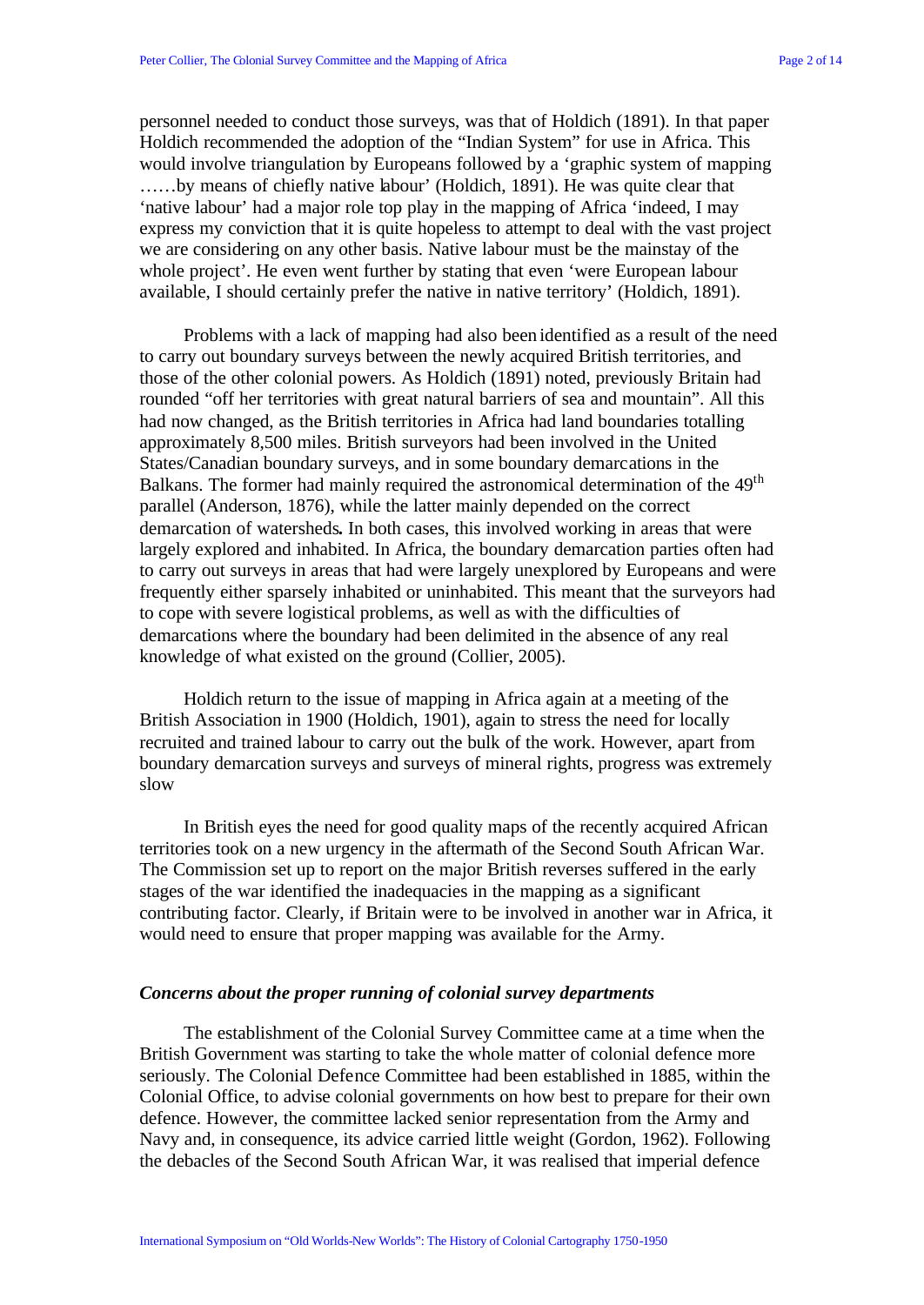needed to be put on an altogether more professional footing through the creation of the Committee of Imperial Defence (CID) by the Prime Minister Arthur Balfour. The CID was a Cabinet committee as, as such, carried a lot more political weight when it came to implementing the recommendations of the War Office Reconstruction Committee, the Royal Commission on the South African War and the Royal commission on Militia and Volunteers. As part of the reorganisation following the establishment of the CID, the Colonial Defence Committee became, in effect, a subcommittee of the CID.

As noted above, one of the issues raised by the Roya l Commission on the South African War was the poor quality of the mapping available to the Army at the outbreak of war. To prevent that problem arising again in the future, it was clearly necessary to put colonial mapping on a more systematic basis. Britain, the imperial power, lacked the resources to map the colonies. The Ordnance Survey was fully committed to mapping at home, and the Intelligence Division, War Office, had very few staff other than draftsmen. The solution was clearly that mapping of the colonies should be delegated to the colonies themselves. In fact, by 1900 most British colonial territories survey departments. What better solution could there be to the problem of providing mapping for future wars than to get the colonial survey departments to do the mapping on behalf of the imperial power? However, even where colonial survey departments had been established for some time, there were often concerns regarding their efficiency, and whether they were actually providing the kinds of maps that were required. A case in point was the Survey Department in Ceylon, which, although established in 1800, had in 1897 "no reliable map of the Island" (Ridgeway, 1897). The map of the island that was then current, had been compiled in the early days of the British occupation by Fraser, and contained errors "so numerous and gross as to make it almost useless" (Ridgeway, 1897). The situation in Ceylon was deemed to be so bad that Holdich was asked to carry out an inspection and to make recommendations regarding the future organisation and work of the Survey Department (Ridgeway, 1897). If a long established colony, with an equally long established survey department had such problems, what could be expected of the new African colonies? To deal with the problem of ensuring that the colonies were properly mapped two approaches could be adopted, inspections carried out by 'experts', such as Edmund Hills, but including Holdich and Henry Lyons, and the establishment of an oversight and advisory body to act on behalf of the Colonial Office. In practice, both approaches were adopted, with the inspectors reporting back to the oversight body.

#### *The establishment of the Colonial Survey Committee*

A memorandum from H.J. Read of the Colonial Office on 'devising a comprehensive scheme for the survey of our Colonies and Protectorates in tropical Africa' recommended :

- I A central Advisory Committee in this country
- II Properly organised Survey Departments in the Colonies and Protectorates themselves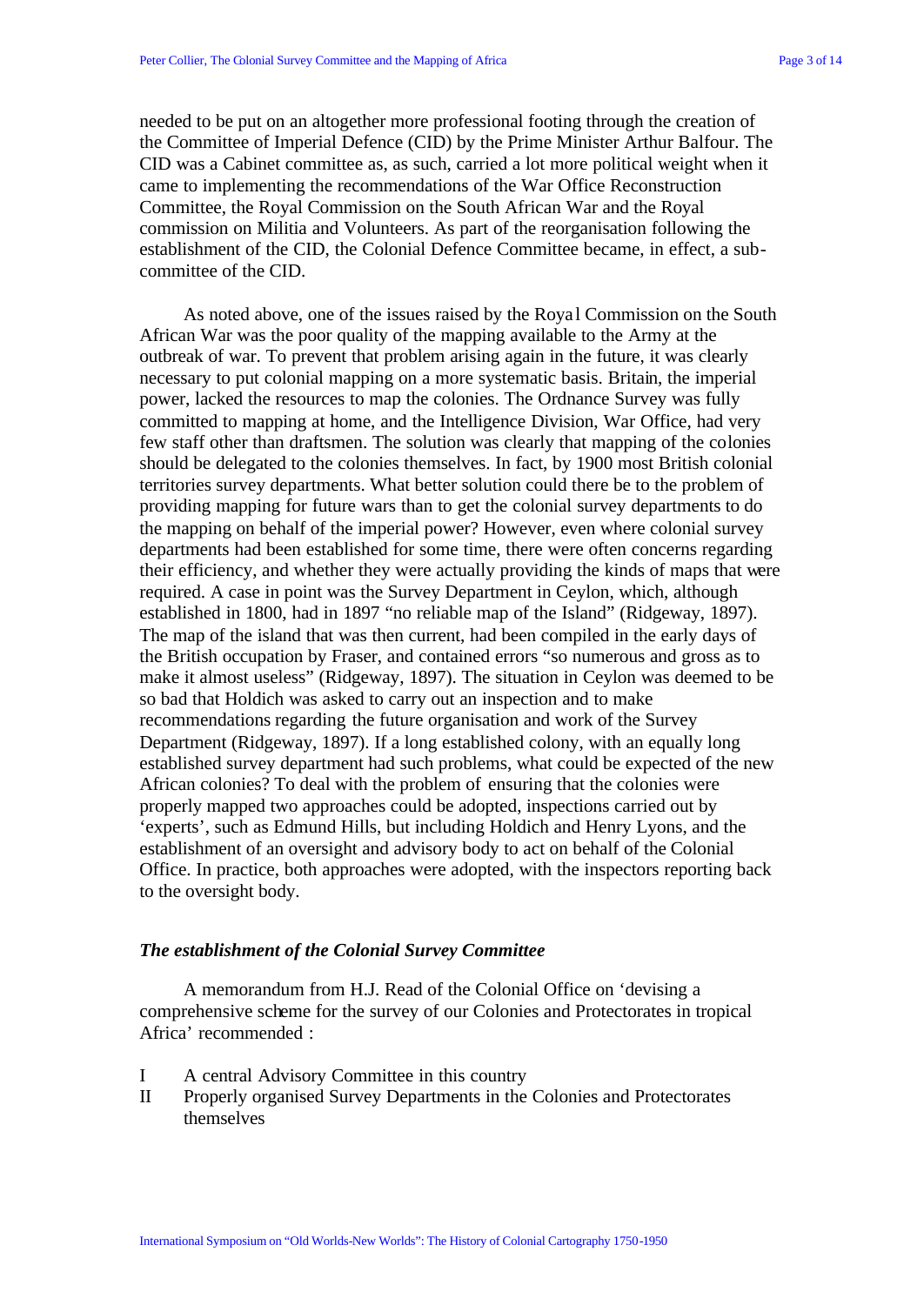Read (1905) noted that the general question of forming an advisory committee had been discussed Major Hills, Major Close, Major Watherston and the Director General of the Ordnance Survey. The advice was to establish a committee made up of representatives of Ordnance Survey (OS), Topographical Section, General Staff (TSGS) and the Colonial Office. The OS was to be represented as it was prepared to store all records and instruments, to instruct surveyors, to print all maps, except cadastral maps and to advise on technical points. It was recognised, however, that OS training was not quite what was required, what were needed were first class topographers as were found in the United States and India (Read, 1905). TSGS were to be represented, not only on account of the general interest which military authorities had in the preparation of proper maps of the colonial possessions, but also because they would prepare the maps for reproduction by the OS, and would prepare reductions on smaller scales. The involvement of TSGS would also avoid overlaps in responsibilities. In addition, it was recognised that many officers in TSGS had 'personal knowledge of the geography of the Colonies or Protectorates under discussion' (Read, 1905).

The need for properly organised survey departments was in the light of the South African experience where the existing surveys were not based on, or adjusted to the geodetic network. This had led to problems when compiling mapping for military purposes.

Read also advocated the use of Royal Engineer officers as Heads of Survey, and that locally trained native surveyors (on the Indian model) should be used. It was note that Major Watherston had 'used such people on the Gold Coast Mines Survey' (Read, 1905).

The response to Read's memorandum came in the form of two letters from Lyttelton, the Colonial Secretary, to the War Office and the Board of Agriculture (responsible for the OS). In that letter Lyttelton makes the point that "a proper survey is also of great importance from a military point of view and the question may, therefore, be regarded as being to a certain extent an Imperial one" (Lyttelton, 1905). He then went on to propose the establishment of an advisory committee along the lines suggested by Read. Both the War Office and the Board of Agriculture wrote, agreeing to make the requested representatives available.

Close (1933) provides a slightly different perspective on the formation of the Committee, when he recalls the proposal to form a committee arising out of discussions between himself and Read. There is no mention of any involvement on the part of Hills, Watherston or the DGOS, but this may be due to Close being unaware that Read was also discussing the possibility with others. The discussions between Read and Close had taken place in the context of regular contact between TSGS and the Colonial Office. Under the Headship of Hills, the TSGS had become geographical advisor to both the Foreign Office and the Colonial Office. When Close took over as Head of TSGS in 1905, he continued what he regarded as an 'excellent custom' (Close, 1933).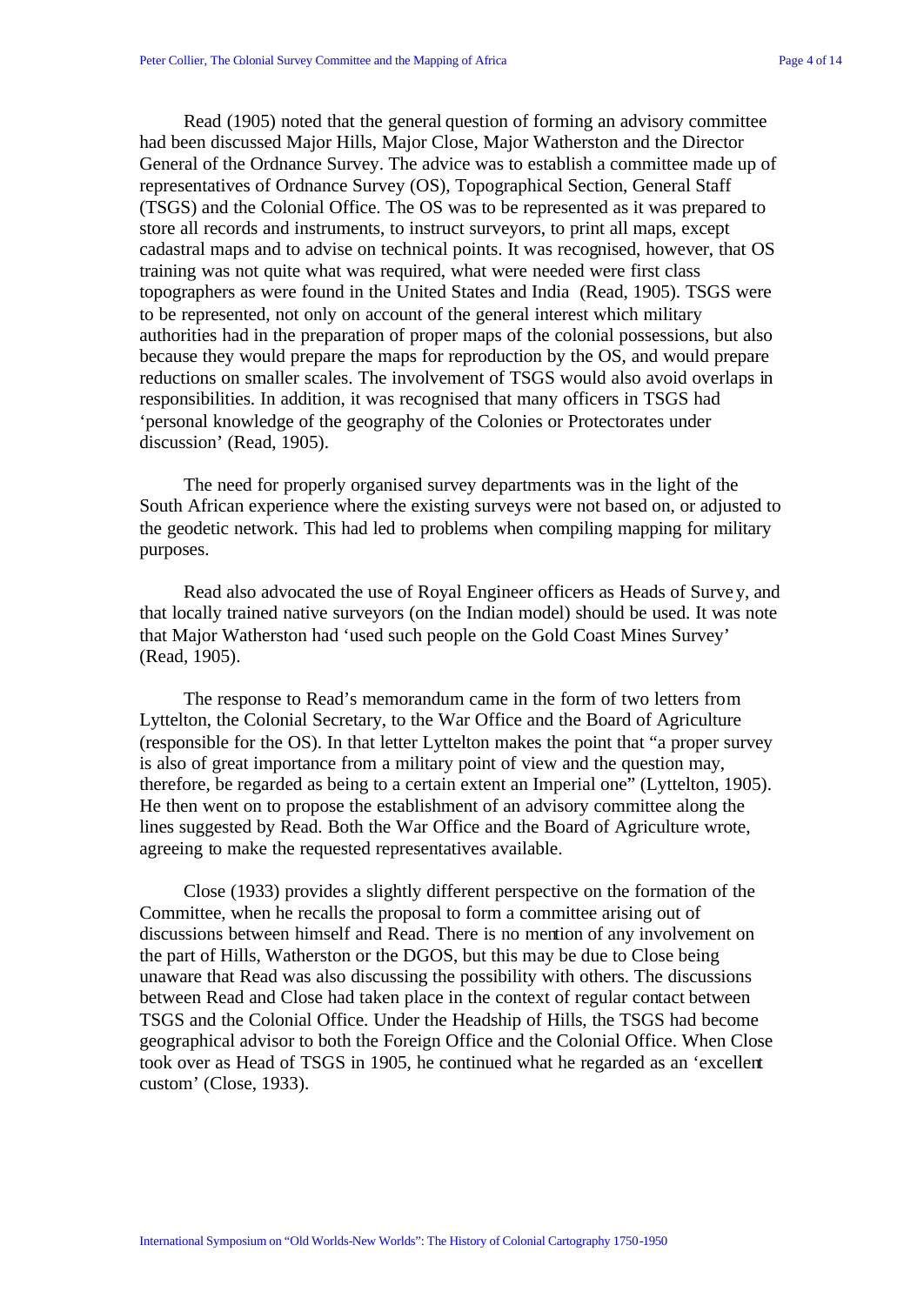#### *The Remit and work of the Committee*

The Colonial Survey Committee (CSC) met for the first time on 14 August 1905. Hellard, (DGOS), Close (TSGS) and Read (Colonial Office) were the main members with Sholto Douglas (TSGS) and Bottomley (Colonial Office) acting as secretaries. The minutes of the meeting (Colonial Survey Committee, 1905), record that the first business was to decide on the title of the committee. Although it was original envisaged that the committee would only deal with survey in Africa, Close felt that the adopted title would permit the future extension of its scope to other British Possessions.

The committee then discussed the qualifications it thought necessary for anyone being considered for appointment in a colonial survey department. As there were at that time no formal British qualifications in surveying (Collier and Inkpen, 2003), the qualifications were, in fact, a list of things potential surveyors should know about, such as cadastral systems, or know how to carry out, such as the determination of longitudes by telegraph. However, the committee was not content just to set the standard for the future employment of surveyors, but also decided to circulate a form to Governors and Commissions of the Colonial and Protectorates to ascertain the qualifications of the surveyors already employed.

Hellard next stated that the OS was prepared to teach surveying to classes of not more than six, subject to the approval of the Board of Agriculture and the Treasury as an increase in teaching staff would be necessary. It was agreed that instruction would only be provided to personnel from survey departments, as other arrangements could be provided for those coming from other departments.

The next item on the agenda related to sources of recruitment of surveyors. Surveyors from Queensland and New Zealand were considered a possibility, as surveyors from both had been employed in the Gold Coast survey. Hellard also offered to lend OS surveyors when required. The possibility of employing a Royal Engineer surveyor in the British Central African Protectorate was considered, but it was felt necessary to ask the opinion of Sir Alfred Sharp, the Governor. To fill the subordinate positions it was felt that the Indian model, of employing and training natives, should be followed. This was, of course, in line with the advice that Holdich had been giving since the early 1890s.

It is clear from these agenda items, that the CSC did not limit its role to general oversight of surveying and mapping in the colonies, but also actively sought to influence both employment policy in the colonies and the training of surveyors. The next agenda items covered the preparation of maps and plans with a prescribed procedure of the map being prepared in the colony, it being sent to the colonial, from when it would go to TSGS for fair drawing or compilation, and from there to OS for printing. In addition, the committee laid down the approved scales for both topographical maps and cadastral plans. Topographical maps were to be produced at 1:62500, 1:125000, 1:250000, 1:500000 and 1:1000000, while cadastral plans were to be produced at 1:2500, 1:5000 or 1:10000. It was noted that 'a scale of 1:250000 was regarded as sufficient, as a general rule, for military purposes. A survey of this scale should extend over the whole of the Colony or Protectorate' (Colonial Survey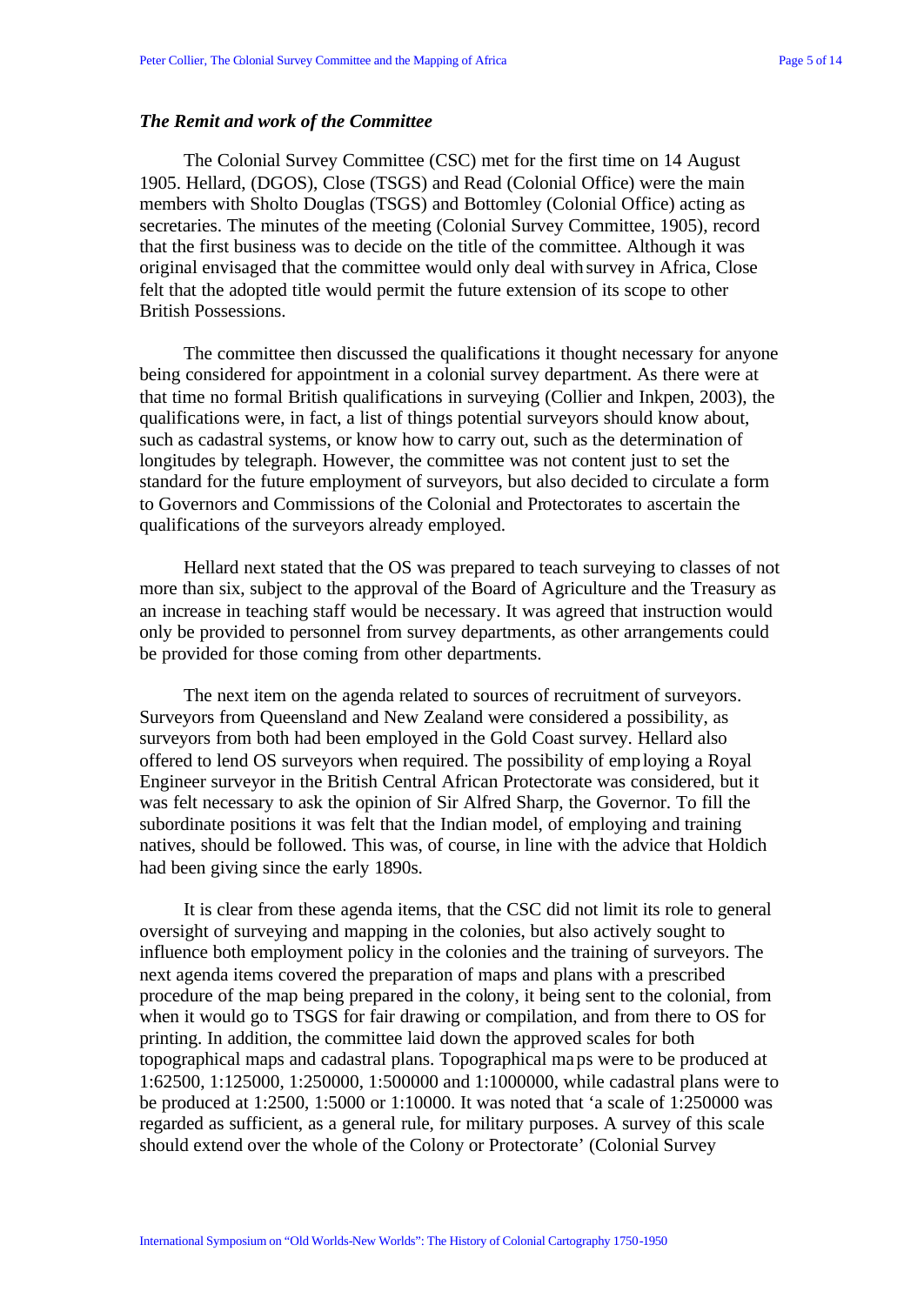Committee, 1905). Although not minuted here, the sheet lines were to conform to those of the International Map of the World at one to one million scale.

The next item considered by the committee was the requirement of each Colony or Protectorate for surveying. It was decided that opinions should be obtained from the relevant Governors or Commissioners on:

- i. Areas for cadastral survey.
- ii. Areas for topographical survey, with the scale recommended for each area.
- iii. Existing state of surveys.
- iv. Order in which surveys should be executed.

It was decided that the best way to collect the information would be to send out index maps to be completed to show requirements over the next three to four years. The Colonial Office was also to draw attention to the importance of mapping in a systematic way, block by block, rather than adopting an *ad hoc* approach, or withdrawing surveyors to work on other duties. An annual report on progress was also required from each territory. The issue of inspections was also raised as an agenda item, but deferred to a later meeting (Colonial Survey Committee, 1905).

The main roles of the committee had been agreed by the end of its first meeting. It is clear from the minutes that the CSC would not be content to be simply an oversight body, but that it also intended to take an active role in directing policy and controlling the employment of staff. It is also clear that the military requirement for 1:2500000 mapping was informing its guidelines on mapping scales. In the light of the finding of the Commission report on the Second South African War, that is not surprising. However, when it is also remembered that, at that time, the Director General of the Ordnance Survey was a serving officer in the Royal Engineers, it is clear that the makeup of the committee would have tended to bias in its views in favour of military requirements.

Part of the duties of the CSC was the production of an annual report. The format of the annual report took a few years to settle down. In the first annual report (Colonial Survey Committee, 1906), it started with an Introduction, which included:

- i. Necessity for Explorations and Surveys
- ii. The Colonial Survey Committee
- iii. System and Method
- iv. Uniformity
- v. Topographical Maps and Plans
- vi. Map of Africa. Topographical Section General Staff
- vii. Employment of Natives
- viii. Geographical Attachment of Africa to Europe
- ix. The  $30^{\circ}$  Meridian Arc
- x. Boundary Commissions

Most of these entries are self-explanatory, but item vi. refers to maps of Africa at 1:1000000 and 1:2500000 that were being prepared at TSGS. Item viii. refers to the determination of longitudes and latitudes of places within Africa. The  $30^{\circ}$  Meridian Arc was the result of a proposal by Gill, His Majesty's Astronomer in Cape Town, to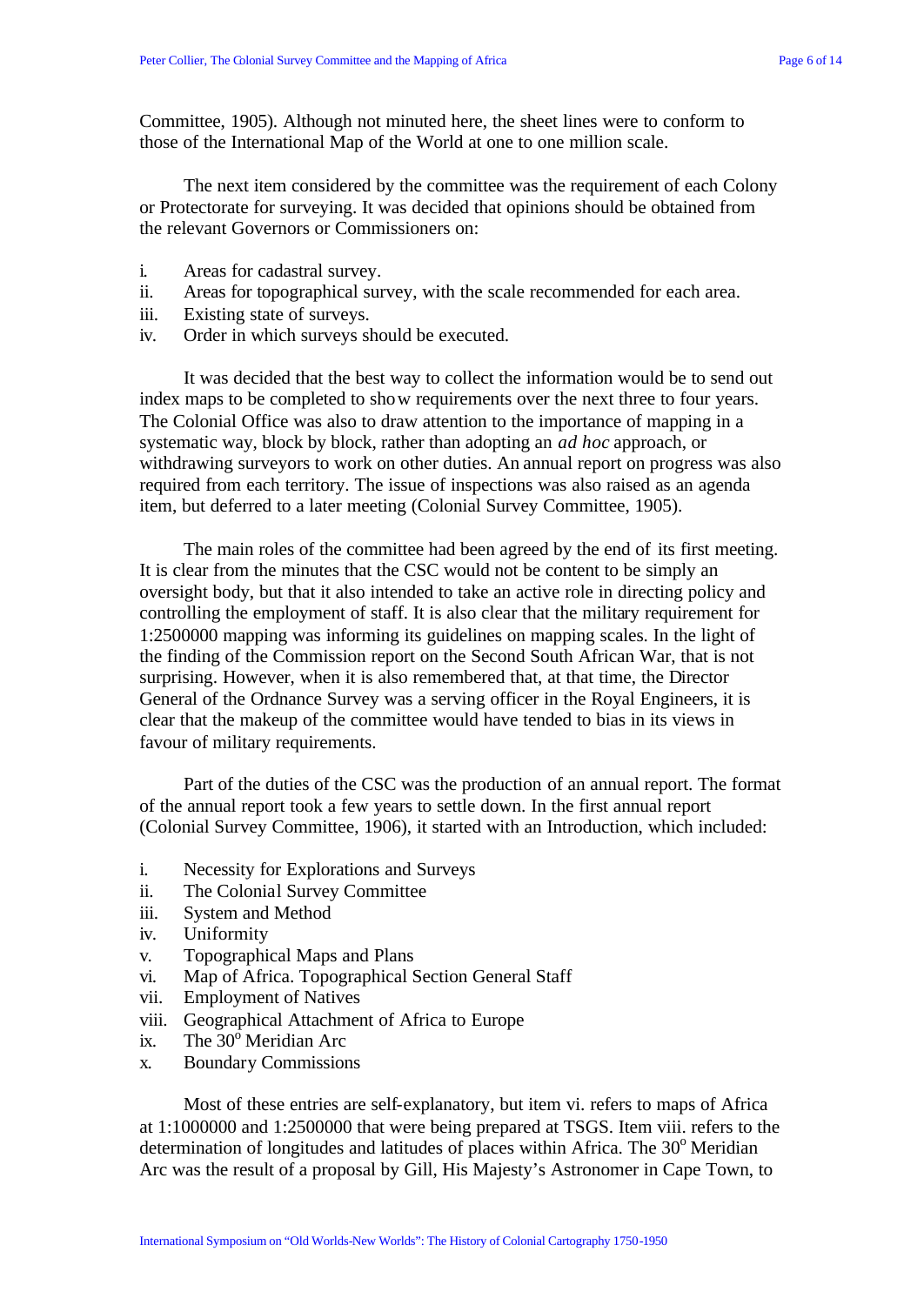observe a meridian arc in Africa, in the same way that Struve had in Russia, and Lambton and Everest had in India.

The bulk of the annual report was made up of reports from the various survey departments or on work being carried out by survey parties working in territories without a survey department. In the first year's annual report there were reports from the Anglo-Egyptian Sudan, the East African Protectorate, The Gambia, Gold Coast, Northern Nigeria, Sierra Leone, South Africa, Southern Nigeria and Uganda. The report notes that 'the Colonial Survey Committee is not concerned with the surveys of the South African Colonies, except in so far as Imperial interests are involved' (Colonial Survey Committee, 1906). Subsequently, the report makes clear what those Imperial interests are 'the provision of maps for the defence of the colonies'.

Subsequent reports start with general reviews of work over the past year in Africa. They then deal with 'regulations affecting survey departments', before going on to give the reports of the individual survey department. The reports are well illustrated with index maps showing progress with topographic and general mapping and have tables 'Showing the Progress made in the Delimitation of British Frontiers in Africa'. The reports of the individual survey department are a mine of useful information on the progress made in mapping British Africa, but they reveal little, or nothing of the work of the CSC. For that, it is necessary to turn to unpublished sources, the minutes and correspondence of the Committee. What these reveal is an organisation prepared to go to great lengths to achieved its aims, mapping in the Imperial interest. The extent of the interference of the CSC in the running of individual survey departments is best illustrated by the example of the Survey Department of Southern Nigeria.

### *The Committee and the Survey Department of Southern Nigeria*

The Survey Department of Southern Nigeria was created in 1906, following the amalgamation of Lagos and Southern Nigeria. Prior to that there had been a Survey and Lands Department operating in Lagos, under a Commissioner of Lands, who was also Colonial Surveyor. Survey work had been limited to cadastral surveys on or around Lagos Island, theodolite traverses to create a control framework, the determination of the longitude and latitude of the observatory in Lagos and a boundary survey with Dahomey. In Southern Nigeria there was a small Survey Department, which had been formed in 1901. Following the creation of a separate Survey Department, the staff comprised a Director, an Assistant Director, five surveyors and a draftsman (Colonial Survey Committee, 1906). This team was responsible for mapping and area of approximately 130,000 square kilometres, largely made up of flat forested or swamp lands. The terrain was almost uniquely difficult to survey using traditional land survey methods. Except in the East, away from the coast, triangulation was difficult, leading to the use of theodolite traversing to establish control frameworks. The dense forests meant that detail survey could not be executed except along the traverse lines, and the coastal swamps were only properly mapped in the second half of the  $20<sup>th</sup>$  century using photogrammetric methods.

Following the creation of the Survey Department, the Director, Ernest Percival Cotton, saw the training of native surveyors as one of his major tasks. As Arden-Close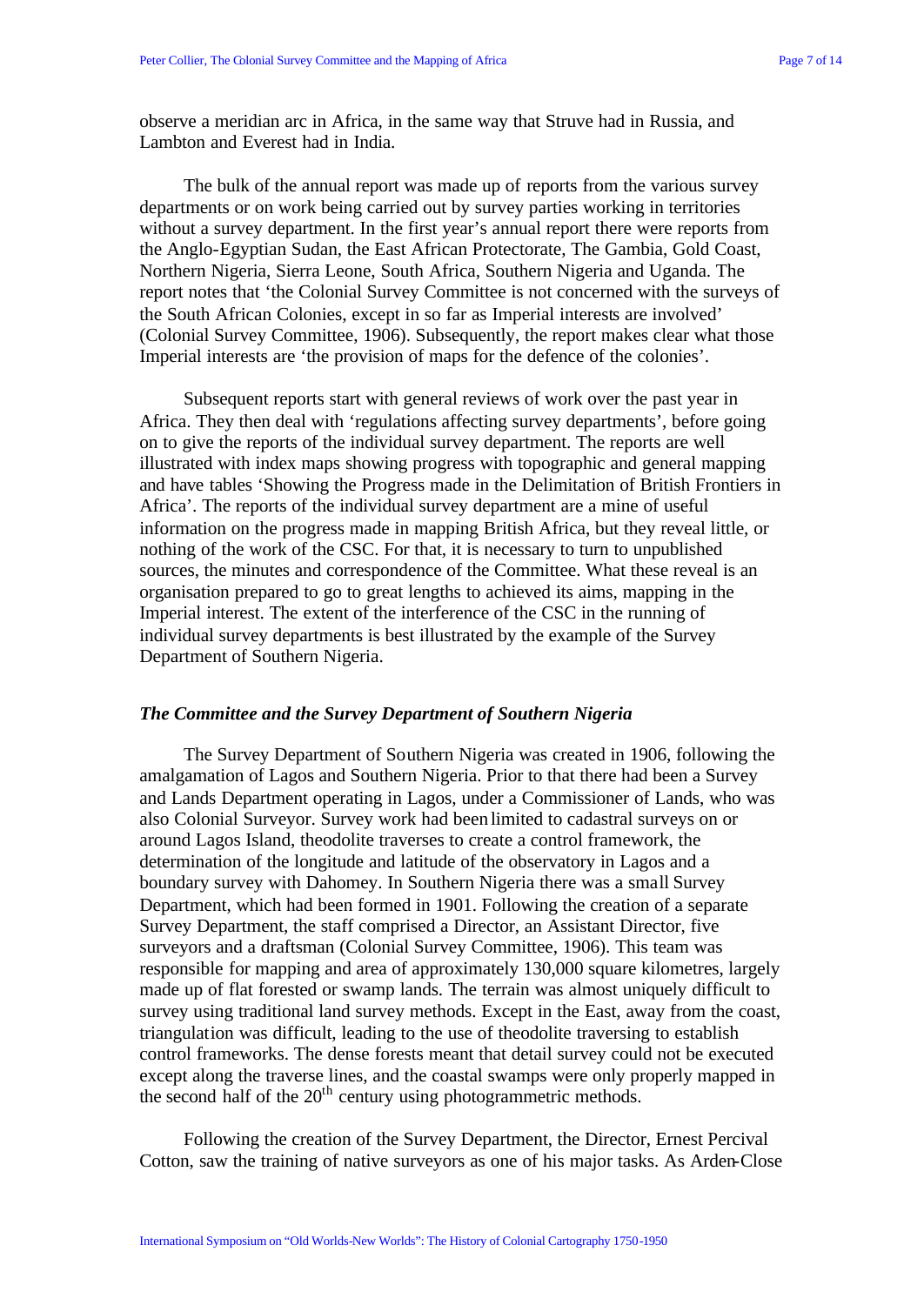(1950) noted, this was in continuation of the work he had carried out while Commissioner of Lands in Lagos. Cotton was also concerned to extend the theodolite traverses, with his Department surveying 200 linear miles in 1906-07, together with 3,000 miles of compass traverses. However, what the new Survey Department did not produce in its first year of operation was maps (Colonial Survey Committee, 1906). This was to be the source of conflict with the CSC, culminating in the dismissal of Cotton and his replacement by Guggisberg, a Royal Engineer surveyor, who had previously been the Director of Surveys in the Gold Coast.

The conflict started with the entry for Southern Nigeria in the Second Annual Report (Colonial Survey Committee, 1907) when it was noted that:

A serious defect in the mapping of the area indicated is that the Director of Surveys has taken no steps to effect the delineation of relief or hillfeatures, whether by barometer determinations or by other recognised methods.

## It went on:

Although a Survey Department has existed for about 6 years (this refers to the Lands and Surveys Department in Lagos), and although liberal funds have been allotted for the purpose of mapping this Colony, up to the present time (June 1907), no material fit to form a final map has been received by the Colonial Office. Much time appears to have been spent in the execution of traverses, many of which are of an unnecessary degree of precision; some of the methods adopted appear to show a want of a sense of proportion, and of appreciation of the truism that the Department exists not to make traverses but to make maps. No degree of technical excellence in details compensates for the fact that the main object in view has not so far been attained

(Colonial Survey Committee, 1907)

It is clear that Cotton's professional competence, rather than his technical skill was being called into question. The response of Cotton came in the form of a letter to the Colonial Secretary forwarded as an enclosure in a letter from the Governor. It is clear from the Governor's letter (dated 15 December 1907) that dealing with Cotton was far from easy. In the letter he notes 'I find, and I understand others find this also, that it is most difficult to get him to place the results of his survey at the disposal of the Government and also to obtain any special information that may from time to time be required' (Egerton, 1907). He further recorded that he had to argue with Cotton, and finally give him definite instructions before Cotton would agree to show made road as they are depicted on Ordnance Survey maps.

Cotton's response is in the form of an item by item rebuttal of the criticisms levelled in the Annual Report (Colonial Survey Committee, 1907). The points dealing with relief depiction and costs are note worthy:

…In point of fact, the hill systems have been delineated (*vide* sheet already forwarded) and the heights of a large number of the chief hills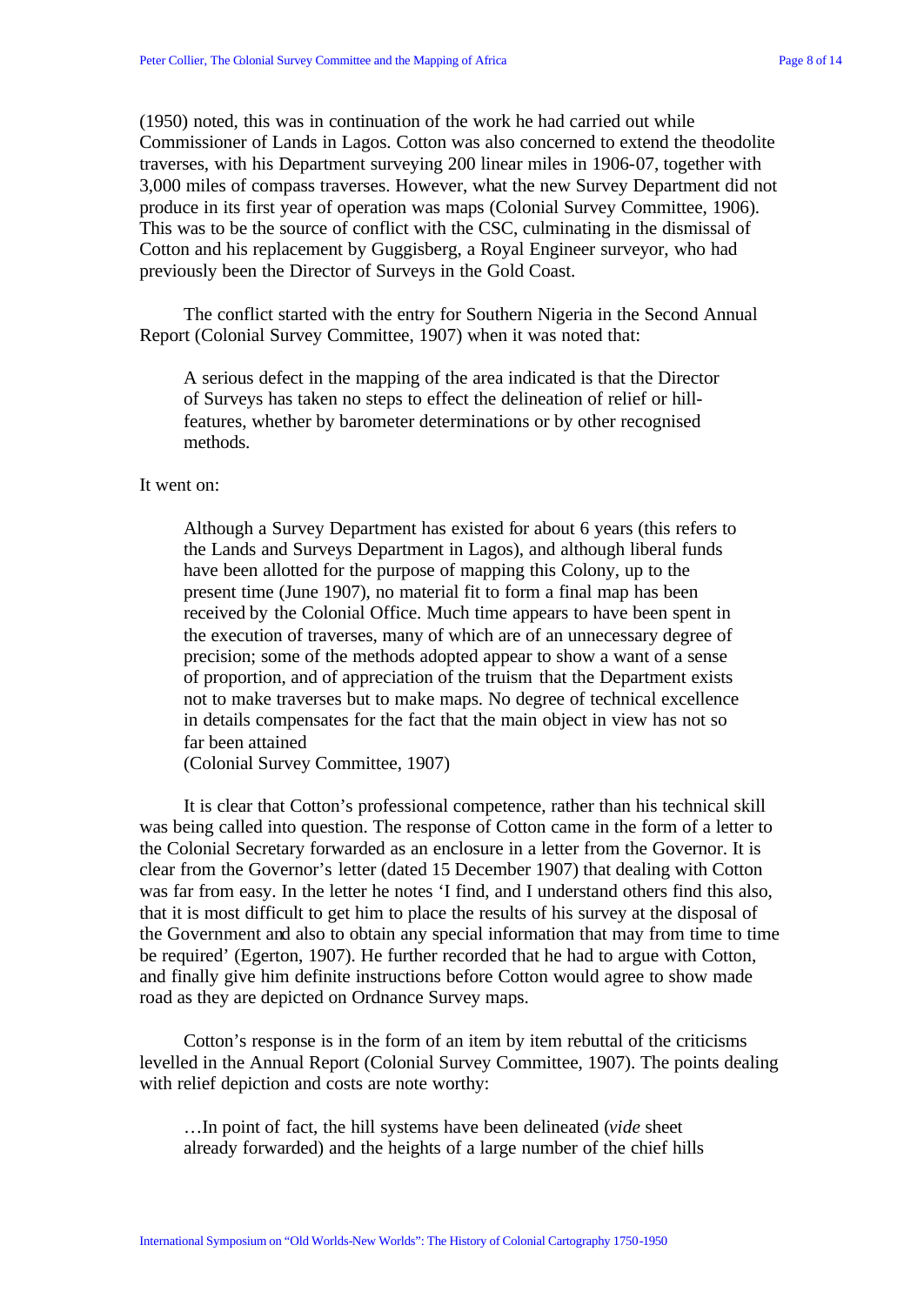have been carefully determined barometrically, and are recorded on the plan in feet.

This serious alleged defect is, however, the least important factor in the topography of the area which has been surveyed during this year.

It is a fact that not two per cent. Of country dealt with is even moderately hilly; most of the hills are forest-clad, and, at close quarters, can only be seen occasionally through the thick jungle which frequently surrounds them; hence it will be seen that a survey sufficient to delineate them in proper "relief" would have cost more than could be allowed from our vote – if the prime factor were not to suffer at the expense of the minor ones.

10. A contour survey would certainly have been of value, but we had neither sufficient men nor money to carry out this work in such a manner as to make it of any great practical value.

11. In connection with this matter, it is rather interesting to turn to page 33-34 of the above-mentioned report and consider the map before you, and a mental note of the money spent out, the great praise given to Major Guggisberg who. It is unnecessary to mention, is a Royal Engineer. I have had an opportunity of seeing that map, but I have failed to discover either a contour or a hill thereon, yet no mention is made of "serious defects". (Cotton, 1907)

The point about cost refers to the Gold Coast Survey having an annual budget £18,750, while that of the Southern Nigeria Survey was £7,593 (Colonial Survey Committee, 1907). He also noted that the first money voted for the 'specific purpose of mapping this Colony appeared in the Estimates of 1907' (Cotton, 1907)

Cotton (1907) also notes of there had been an error in attaining an unnecessary degree of precision it 'is an error in the right direction'. He goes to the extent of quoting an extract from the report by Hills (1903) on survey in Canada to support his case "the maxim that what is worth doing at all is worth doing well, is eminently true of our national survey". He then goes on to deal with the issue of traverses, arguing that maps cannot be made without first carrying out traverses, again supporting his argument by reference to Hill's report.

What Cotton cannot have know, is that the War Office had already recommended his removal as Director of Surveys. In a note from the Director of Military Operations (DMI) dated 12 November 1907, the first manuscript map (a 1:125000 version of Sheet 73-E) from the Southern Nigerian Survey Department was criticised by Major-General Ewart. It was noted that the map was compiled from accurate traverses, but that 'very little attention has been paid to detail off the line of traverse'. The map is similarly criticised for a lack of height information, for the fact that a large portion of the area is still unexplored and that the course of most rivers are unsurveyed. The sheet was compared unfavourably with those being produced of French colonies, such as Senegal, Madagascar and New Caledonia. Cotton is also accused of scattering his surveyors over three sheets, rather than concentrating on one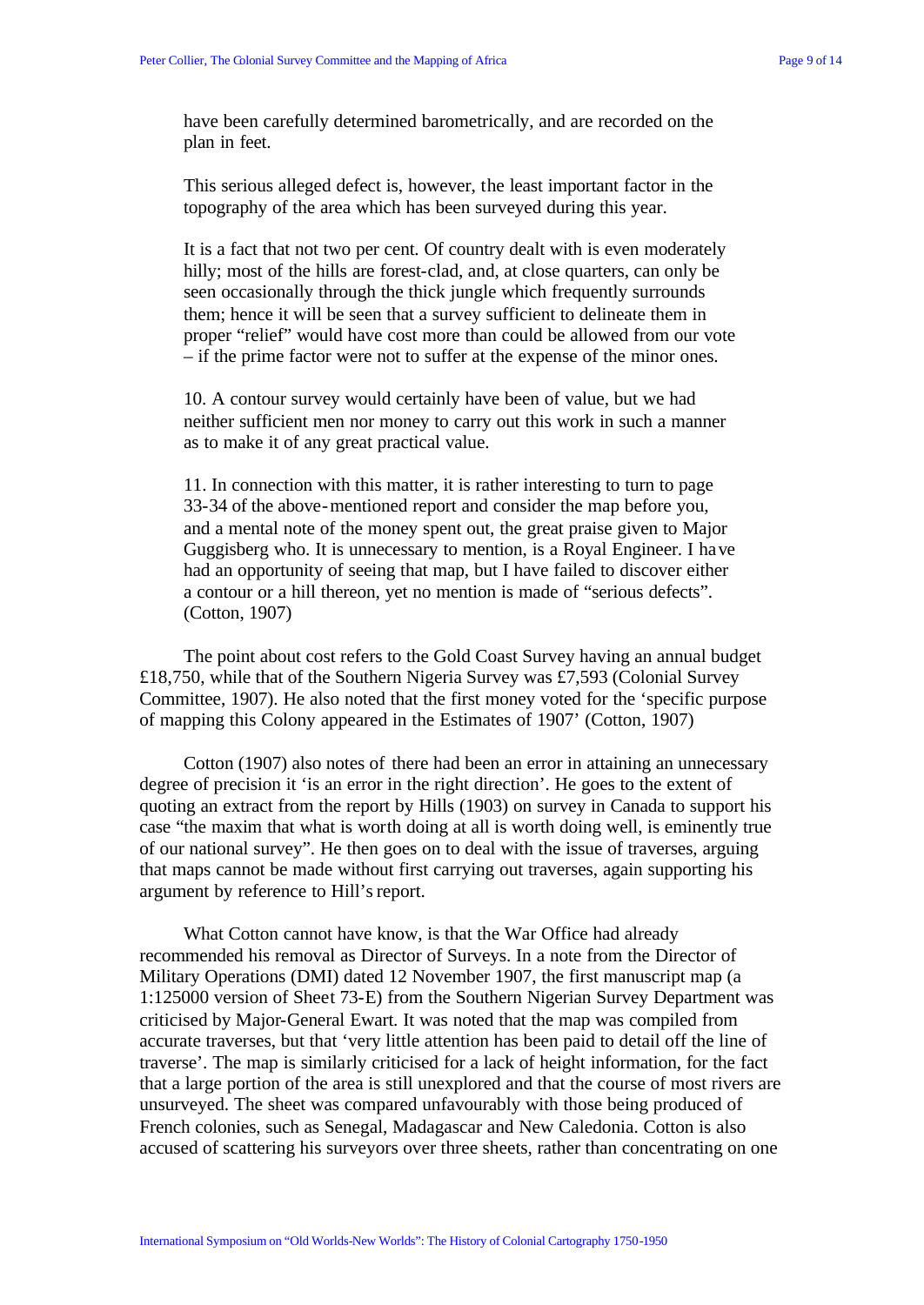at a time, leading to inadequately and incompletely surveying a large area. The note end:

It would appear desirable to inform Sir Walter Egerton that, having regard to the length of time during which the Survey Department has been in existence and the amount of money spent on the surveys, the map cannot be considered satisfactory, and that it is doubtful if better results will be produced so long as the Directorship of the Department is held by Mr. Cotton.

(Director of Military Operations, 1907)

Clearly, as early as November 1907 the military were indicating to the Colonial Office their wish to have Cotton replaced. That would be perfectly reasonable if, in their judgement, he was doing a bad job. The criticism that he lacked a systematic approach may have had some validity, but what of the criticism that the Survey Department was simply not providing an adequate return for the money invested in its work? Cotton was to answer that criticism in his letter of 5 December 1907, when he compared budgets with the Gold Coast, and mentioned that the first specific allocation of money for mapping not taking place until 1907 (Cotton, 1907). The length of establishment of the Survey Department was something of a red herring, as the DMI must have known that the survey Department had only been formed in 1906 and that the two departments merged to form it had had other duties. Indeed Close (1905), had noted that Captain Woodroffe, a Royal Engineer surveyor, had made little progress with the survey of Southern Nigeria for just the reasons Cotton was to advance for his own lack of progress (Cotton, 1908b), the constant diversion of his staff to other work deemed more urgent by officials in the Colony. In addition, Close must have been aware of the particular difficulties encountered by survey parties in Southern Nigeria. In a brief account of boundary survey work in Southern Nigeria he was to make reference to both the difficulties of the terrain and to the problem of illness (Close, 1932).

In January 1908, Cotton was in London and met Close to discuss the problems. Following the meeting Cotton wrote to Close claiming that 'a grave misunderstanding (probably on my part) has been at the root of the matter' (Cotton, 1908a). He stated that he had no knowledge of the function of the Colonial Survey Committee in determining how the surveys in Southern Nigeria should be conducted. 'I was of opinion that it simply represented the War Office point of view, and that any representation which it might make to the Colonial Office regarding the work in question would be conveyed to the Governor in the usual way and, if necessary, to me through the Colonial Secretary' (Cotton, 1908a). Cotton then covers a number of specific criticisms of the map (Sheet 73-E) discussed above. He then writes 'no one is more anxious than I to fall in with the views of that body (the CSC), know as I now do that the Colonial Office desire that their views should be carried out as far as possible' (Cotton, 1908a).

Despite the conversation with Close and the subsequent letter, the CSC was clearly still unhappy with the actions of Cotton. In the Minutes of its next meeting (27 January 1908), it recorded the recommendation that 'Mr. Cotton should be informed that the Colonial Office did not approve of what he had done, and considered his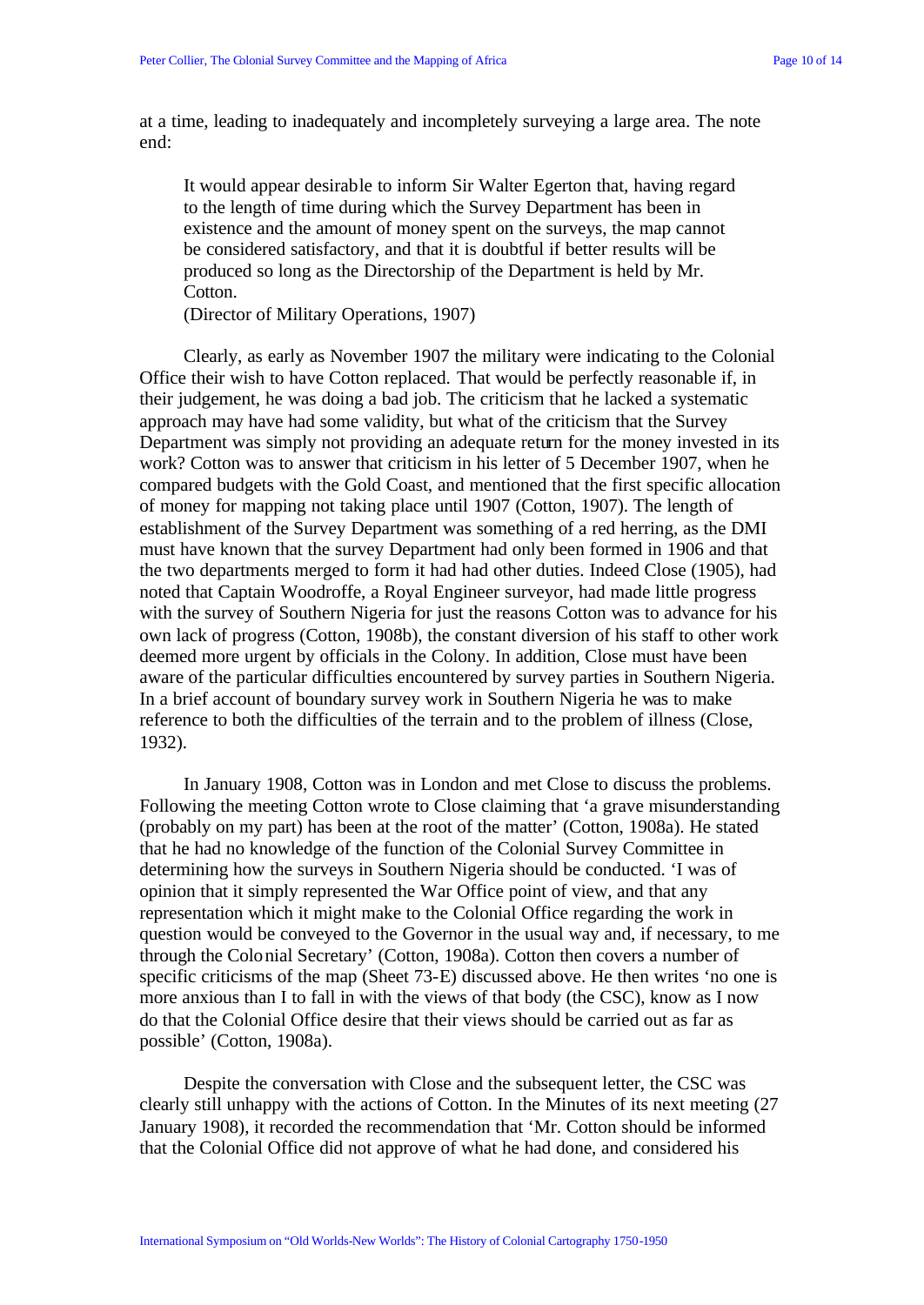explanation in adequate. He should be directed to work to instructions which Major Close would draw up' (Colonial Survey Committee, 1908).

In March 1908 Cotton was sent detailed instructions, drawn up by Close, under cover of a letter from Cox at the Colonial Office. The letter also contained a direct threat that, if Cotton did not do as he was instructed, he would be fired (Cox, 1908). A day later, Cotton, who was still in London on home leave, responded, agreeing to do as he was told (Cotton, 1908c). It is clear that, during his home leave in London, Cotton had come to realise that the Colonial Survey Committee was not merely acting in an advisory capacity to the Colonial Office, but was, in effect, dictating mapping policy in the colonies.

It is clear from the correspondence that Cotton did not perform in the way expected by the CSC or the Colonial Office. In 1909 things came to a head when it was decided to send E.H. Hills on an inspection of the Southern Nigerian Survey Department (Colonial Office, 1909). Hills had been Close's predecessor at TSGS and had subsequently carried out a number of inspections in the East Africa Protectorate, Uganda, Federated Malay States, and Ceylon. He must have seemed the obvious man for the job.

In June, 1909, Hills reported back, writing both a detailed report and a covering letter. The letter is, if anything, more damning. In it Hills writes, 'I have been driven to the conviction that Mr Cotton is quite incompetent as a Director of Surveys (Hills, 1909). He goes on:

For some of the figures and facts in my report I am of necessity indebted to particulars obtained from Mr Cotton. I have, however, found him so inaccurate in his statements that it is dangerous to place much reliance upon information given by him, and, where possible, I have applied independent checks. Should, however, my report be seen by him he will doubtless contend that facts are wrongly stated and my deductions are thereby vitiated. In order to anticipate this objection, I should like to express my confidence that, while I may possibly be in error on some minor points, my main conclusions are incontestable. (Hills, 1909)

In the detailed report, in a section entitled *Scope and Cost of Survey,* Hills comments that 'such maps as have been produced show only the roads and tracks with little detail away from them, the work has not yet proved of any appreciable value for military purposes (Hills, 1909). Hills is also critical of the lack of triangulation, claiming that the use of tree or scaffold stations would have enabled triangulation to be used at no very extravagant cost. Cotton, having previously been accused of having not providing value for money, is now being criticised for not adopting even more expensive methods. Cotton is also accused of running an office, which lacked in method. It appears from Hills report that Cotton expected all of his staff to be able to perform all stages of survey, from observation through to the computation and plotting of results. Hills regards this in a very negative light. What he expected to find, was a department run on similar lines to the Ordnance Survey, where each stage was carried out by an individual just trained in that stage of the process. What Hills failed to understand, or did not want to understand, was that, in a small department,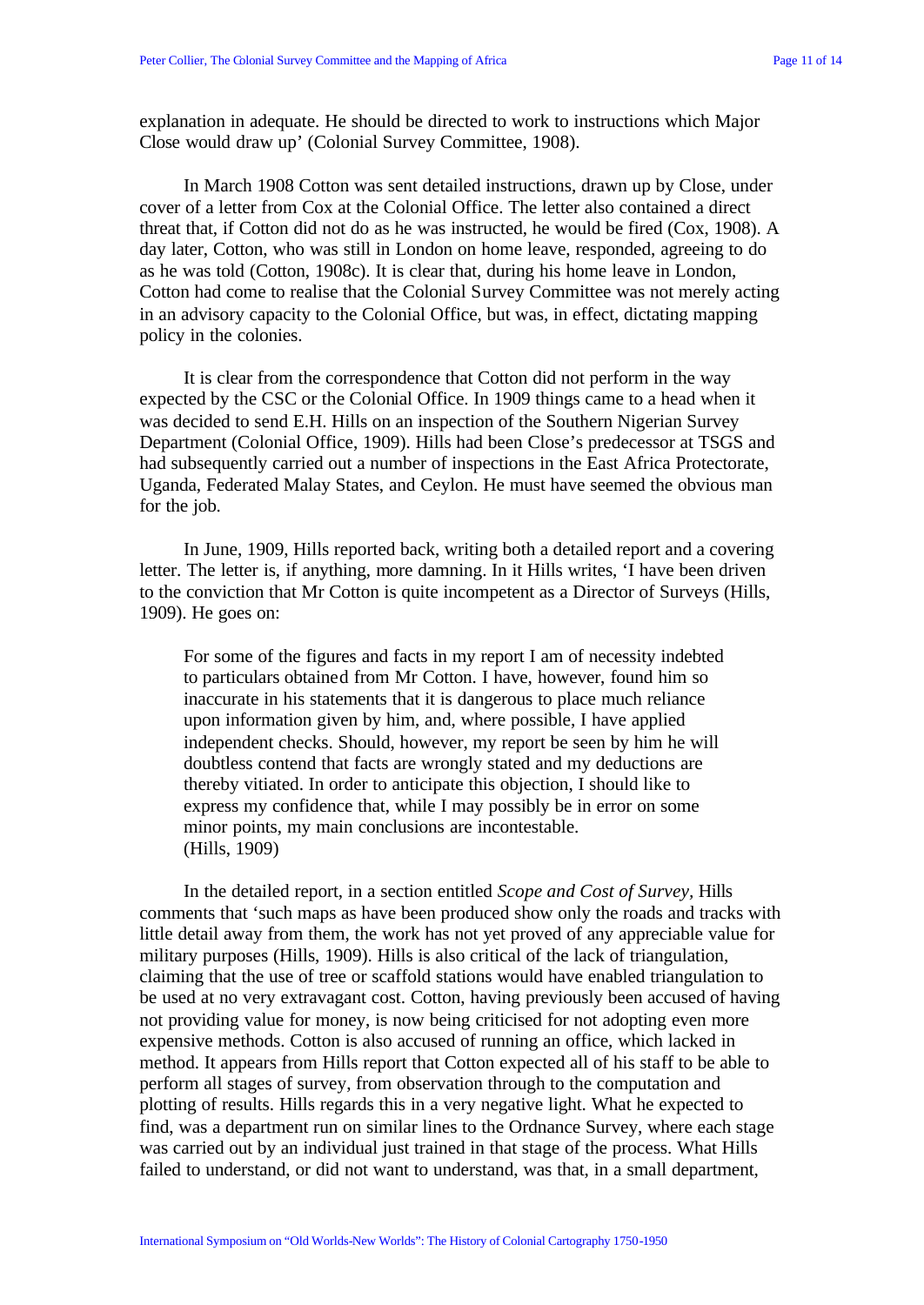having staff capable of carrying out any stage of the survey process was an asset, not a disadvantage, especially in an environment where staff were frequently ill from tropical diseases. If only one or two members of staff were competent to work as computers, any illness on the part of those staff would have had a serious impact on the Department's ability to function. Hills (1909) also comment unfavourable on the precision of observations, claiming that observations of a lower precision would have been adequate, and allowed for faster progress.

Hills wrote a section specifically on the survey school established by Cotton, in which he criticises the use of a native instructor and a want of method in the instruction. He claimed that the future of the school 'depends entirely upon the European instructor, who joins in July' (Hills, 1909). Finally, Hills (1909) discusses the work of the Intelligence Officer, Captain Beverley, stating that he had just completed a map of the Central and Eastern Province. Of this map he states 'there is no material for arriving at ground forms, but the map shows all important roads and tracks and is universally conceded, both by the military and civil authorities, to be of the greatest value' (Hills, 1909). In other words, maps produced by Cotton, which show only roads and tracks and very little detail away from them, have no appreciable military value, but a similar map produced by Captain Beverley is of the greatest value.

It was decided that the easiest way to deal with Cotton was to hold an enquiry into his qualifications. To this end Holdich and Hinks were appointed. Unfortunately, no terms of reference, sources of evidence or minutes of the enquiry survive. The only reason its existence is known is because Holdich and Hinks made certain recommendations in a memorandum preserved in a War Office file, probably part of the files kept by Close (Holdich and Hinks, 1909). In May 1910 Cotton was replaced, as Director of Surveys, by Major Guggisberg, formerly of the Gold Coast Survey (Colonial Survey Committee, 1910).

#### *Conclusions*

It seems, on the evidence of the Colonial Office files cited above, that a Director of Surveys was replaced on the grounds of inefficiency. Although, it also appears that Hills, in particular, went out of his way to load the evidence against Cotton, even at the risk of being accused of double standards. Given that Close was heavily involved in the removal of Cotton, it seems rather strange to read in Close (1950) that Cotton, 'was, perhaps, the first to show that native West African can be trained to become useful surveyors'. In the whole piece there is little hint of all the problems discussed above, merely that under Guggisberg and efficient system was established and valuable results obtained. The question remains, valuable to whom? Was Cotton's 'crime' that he placed the interests of the Colony ahead of the Imperial interest? At a time when TSGS urgently wanted maps for military purposes, Cotton was expending effort on cadastral surveys, on training local surveyors, and conducting surveys of a precision that would be of long-term benefit to the Colony. Clearly Cotton did not realise who was really dictating policy. In part, this may have been due to a 'clash of cultures'. Cotton was an Australian, probably from Queensland. He had probably arrived in Southern Nigeria via the goldfield surveys of the Gold Coast. Unfortunately, there is no record of his career before he became Director of Surveys,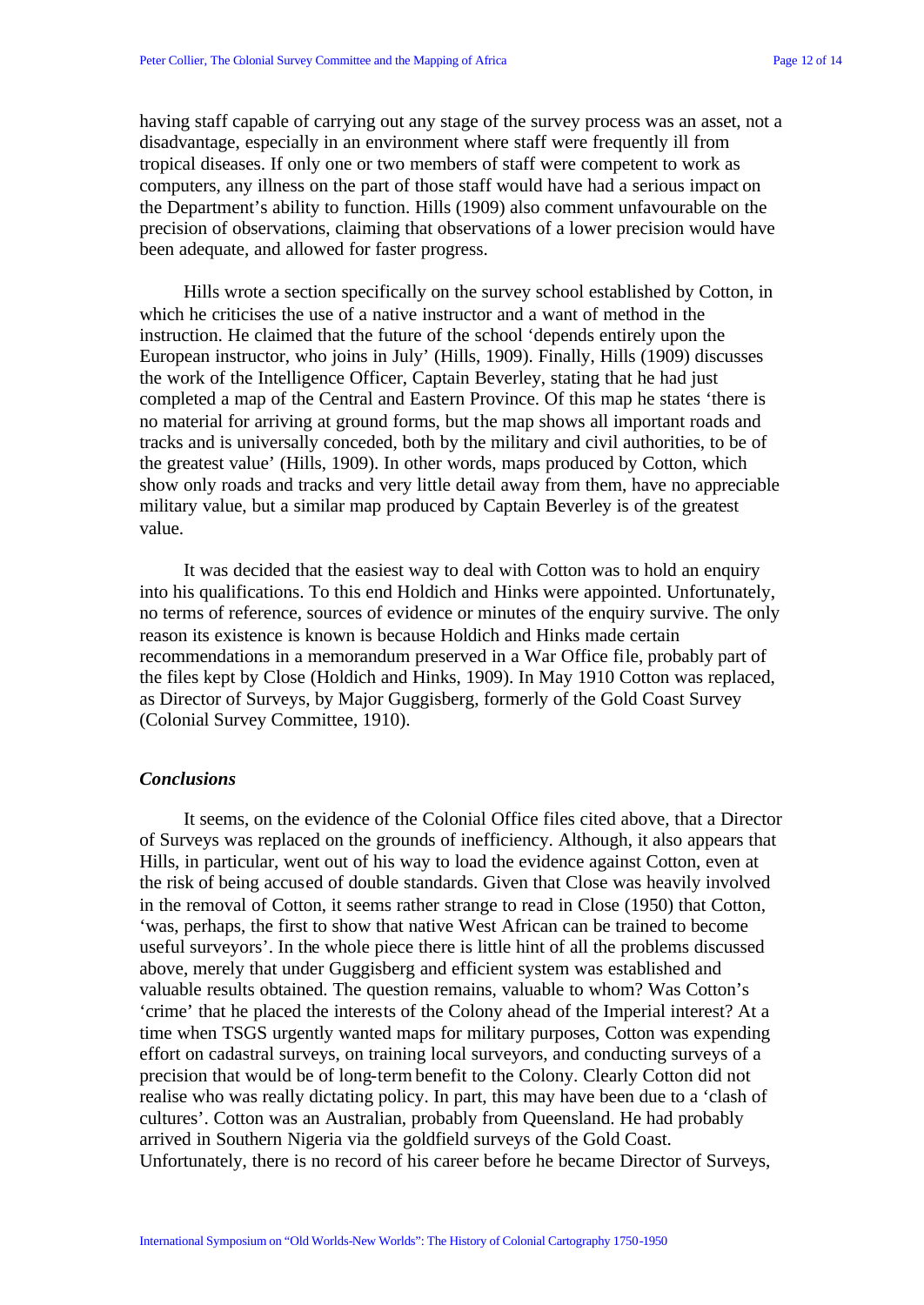and none of his career afterwards. All that is known, is that he became a Fellow of the Royal Astronomical Society in 1905 and that the recommendation for a Fellowship has a mention of New South Wales and Queensland. Hills (1909) also mentioned that Cotton had purchased in Brisbane a steel tape being used for measurement by the Survey Department. However, one thing is clear, that Cotton, as an Australian surveyor, would have been properly trained and formally assessed before being licensed to practice. At that time no British surveyor would have been similarly qualified (Collier and Inkpen, 2003).

What is clear from the files of the Colonial Survey Committee, is that it was not set up just to act as advisors to the Colonial Office. From time to time, the minutes and correspondence of the Committee make it quite clear that the main role of the Committee is to ensure that colonial survey departments produced maps of value to the military authorities, in the Imperial interest. The replacement of Cotton by Guggisberg will have left all the other Directors of Survey in no doubt who were the real masters.

## *Acknowledgements*

The author wishes to acknowledge the assistance of Peter D Hingley, Librarian to the Royal Astronomical Society, for his help in tracing the origins of E.P. Cotton.

#### *References*

- Anderson, S. 1876, The North-American Boundary from the Lake of the Woods to the Rocky Mountains. *Journal of the Royal Geographical Society*, **46** 228-262.
- Arden-Close, C. 1950. The State of Surveys of British Africa in 1905-06. *Empire Survey Review* **10** 255-260.
- Bartholomew, J., 1890, The mapping of the World: Part II Africa, *Scottish Geographical Magazine* **6** 575-97.
- Close, C., 1905, Comments by Close in the Minutes of the Colonial Survey Committee for 12 October. PRO CO 879/87/8.
- Close, C., 1932, A fifty-years retrospective, *Empire Survey Review* **1** 194-200.
- Close, C., 1933, A fifty-years retrospective, *Empire Survey Review* **2** 66-73.
- Collier, P., 2005, Boundary Surveys and Demarcation in the Late  $19<sup>th</sup>$  and Early  $20<sup>th</sup>$ Centuries. Mapping Approaches into a Changing World, Proceedings of the 22<sup>nd</sup> International Cartographic Conference, Coruna 9-16 July (CD) ISBN 0-958-46093-0.
- Collier, P. and Inkpen, R., 2003, The Royal Geographical Society and the development of surveying
- 1870-1914. *Journal of Historical Geography* **29** 93-108
- Colonial Office, 1909, Letter to the Director of Military Operations, dated 17 February. PRO CO 885/20/7.
- Colonial Survey Committee, 1905, Minutes of the Colonial Survey Committee. PRO CO 879/87/8.
- Colonial Survey Committee, 1906, *The Surveys and Explorations of British Africa. The Annual Report of the Colonial Survey Committee First Year*. London: His Majesty's Stationary Office.